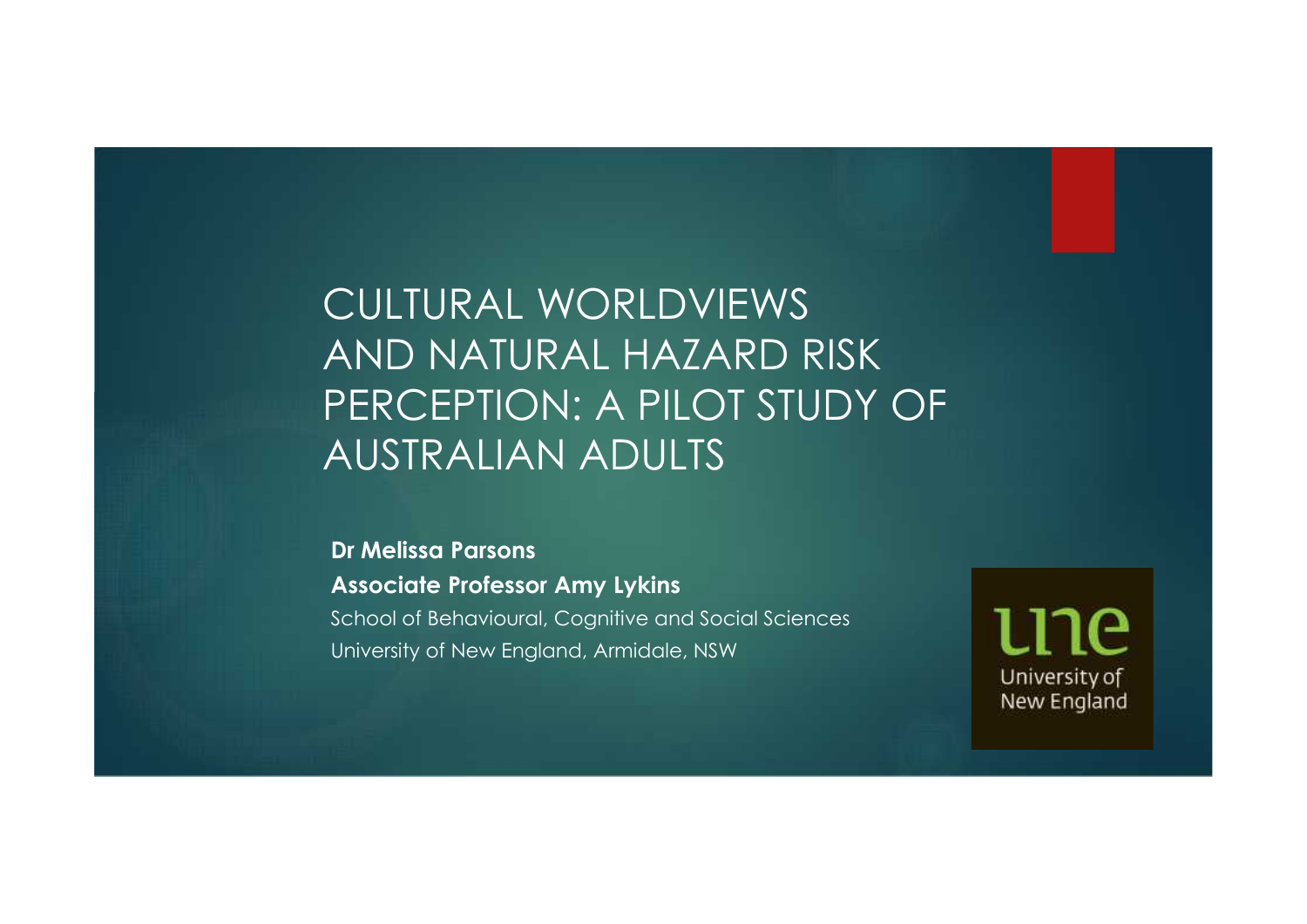#### Introduction





 Australia's natural hazard future is uncertain

New Englan

From an emergency service perspective, natural hazard planning is often accompanied by cries of 'Why can't we get people to do what we think they should do?'

(Alan Rhodes, EMV)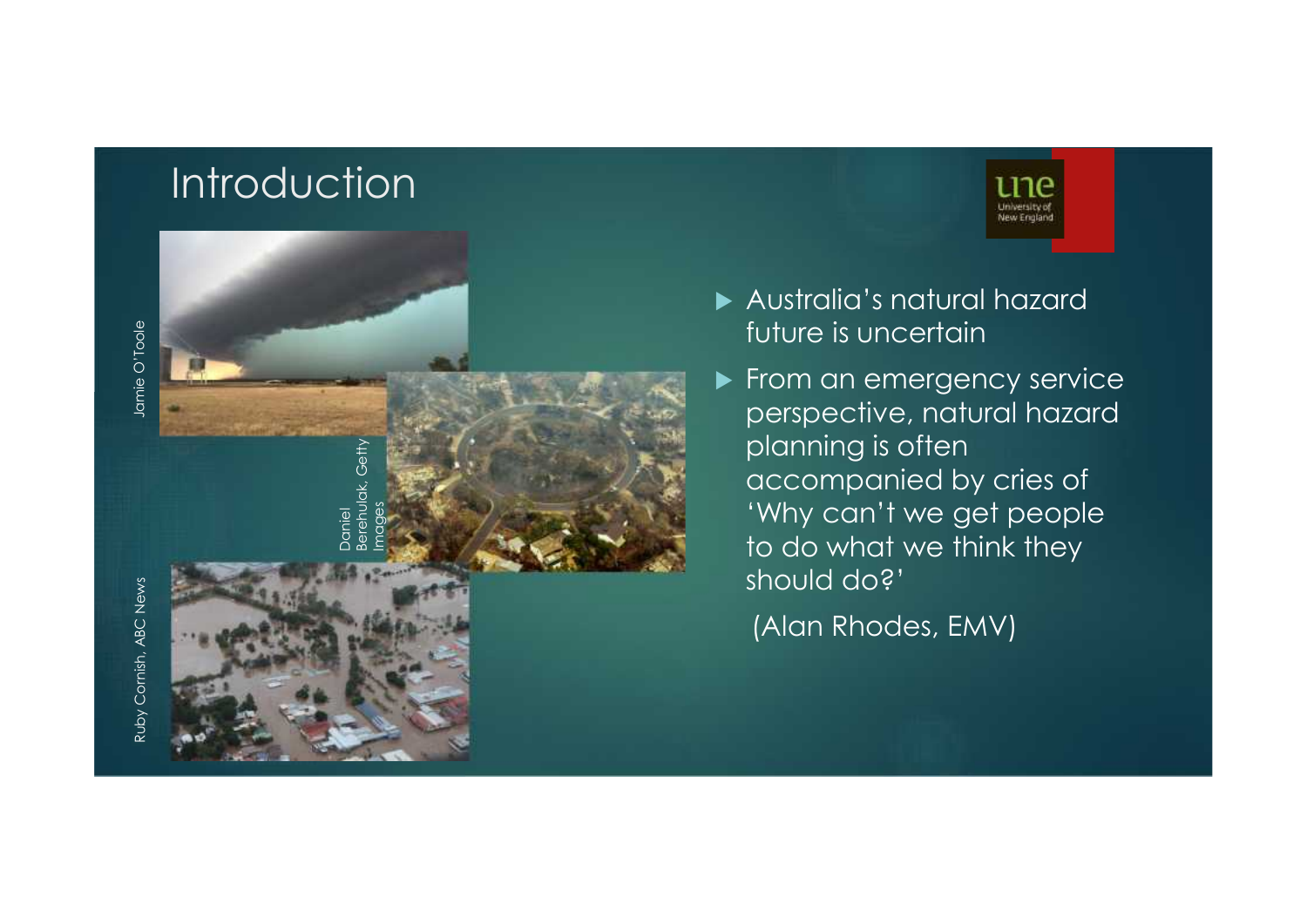#### Cultural theory and risk





- $\blacktriangleright$  Individuals form perceptions of risk that reflect and reinforce their commitment to one or another 'cultural way of life'
- **Individuals take on** attitudes towards natural hazard threats that maintain their worldview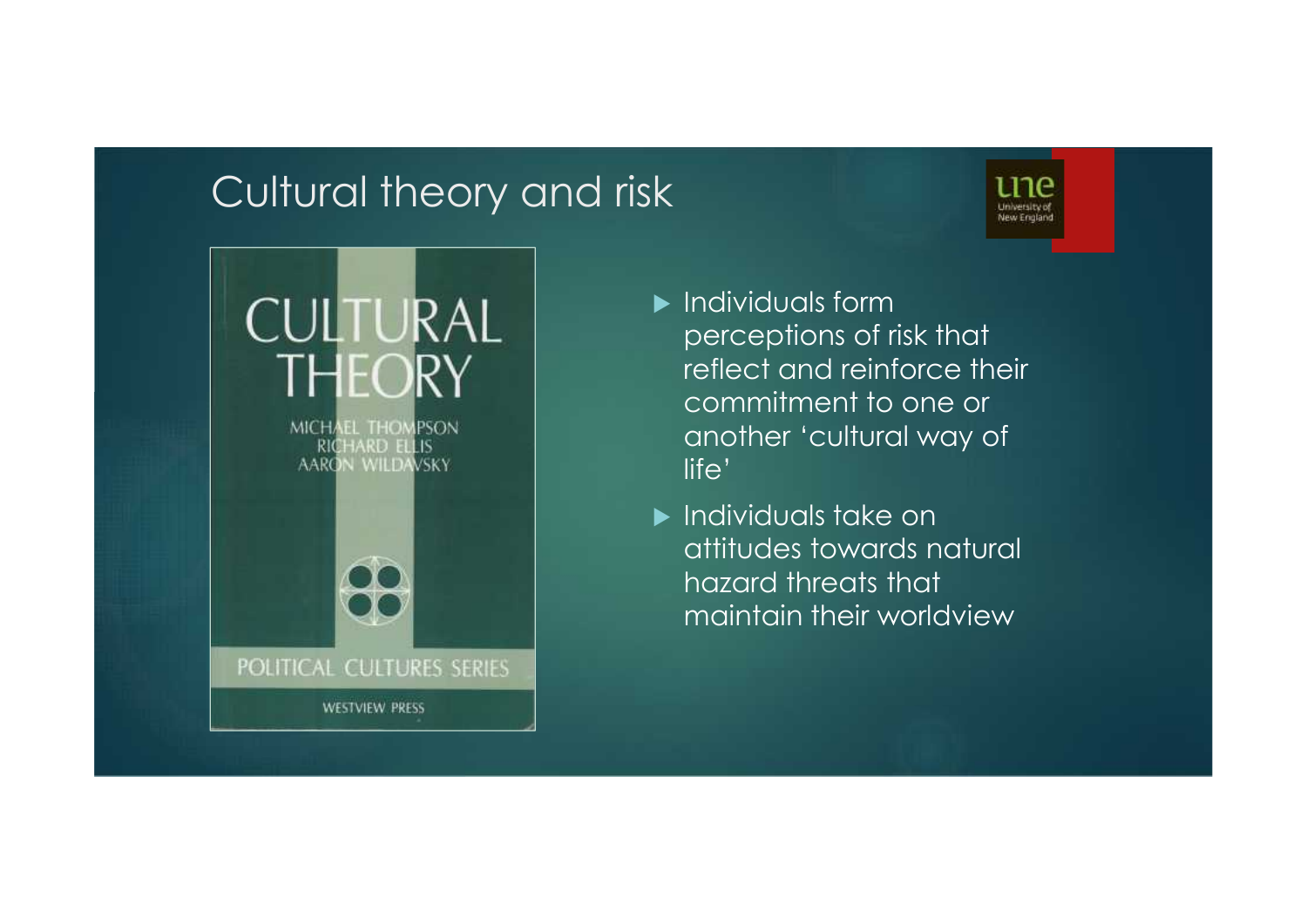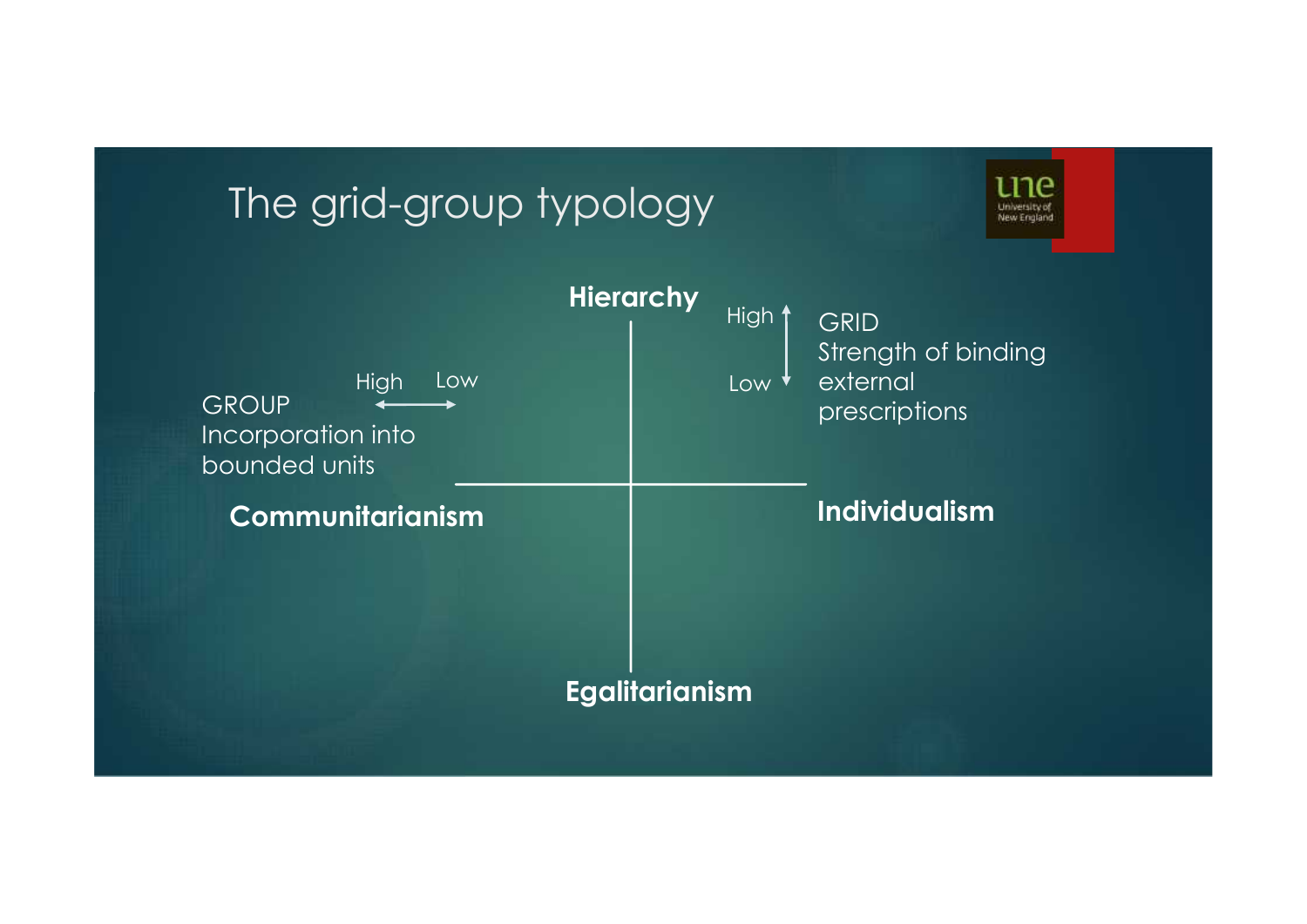# Cultural worldviews



| GRID                                                                                                                                                     |                                                                                                            |              |
|----------------------------------------------------------------------------------------------------------------------------------------------------------|------------------------------------------------------------------------------------------------------------|--------------|
| Hierarchical communitarianism<br><b>Freedom constrained</b><br>$\bullet$<br>Strong group bonds through<br>$\bullet$<br>adherence to routine and<br>rules | <b>Hierarchical individualism</b><br><b>Freedom constrained</b><br>Weak group bonds, act as<br>individuals |              |
| The soldier                                                                                                                                              | The non-unionized labourer                                                                                 | <b>GROUP</b> |
| Egalitarian communitarianism                                                                                                                             | Egalitarian individualism                                                                                  |              |
| • Free to act as they please<br>• Strong group bonds with group<br>orientated action                                                                     | Free to act as they please<br>$\bullet$<br>Weak group bonds, act as<br>$\bullet$<br><i>individuals</i>     |              |
| The self-sufficient commune<br>member                                                                                                                    | The self-made manufacturer                                                                                 |              |
| Sociality NOT personality                                                                                                                                |                                                                                                            |              |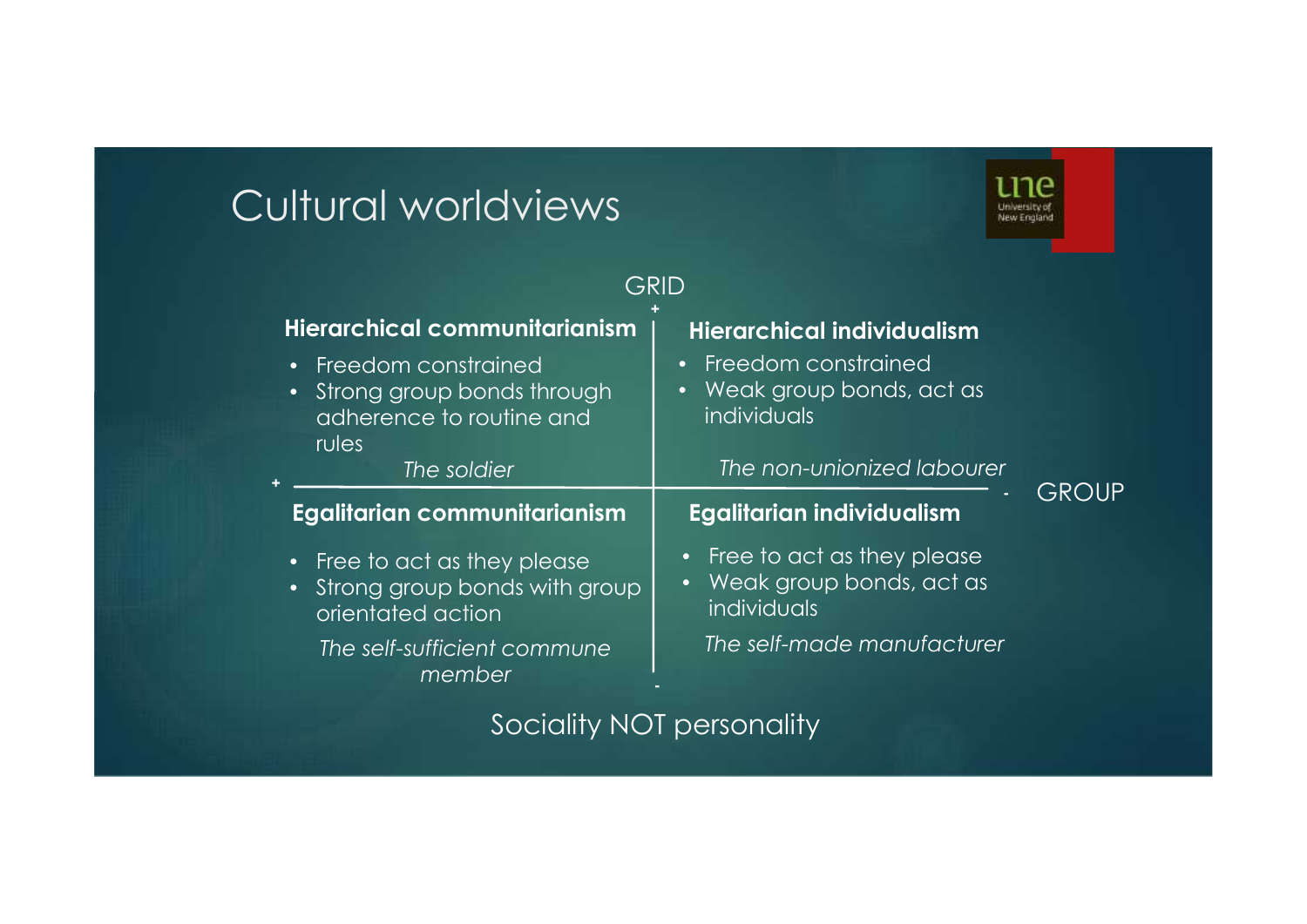# Aim of the study



▶ Do adults with different worldviews have different perceptions of natural hazards?

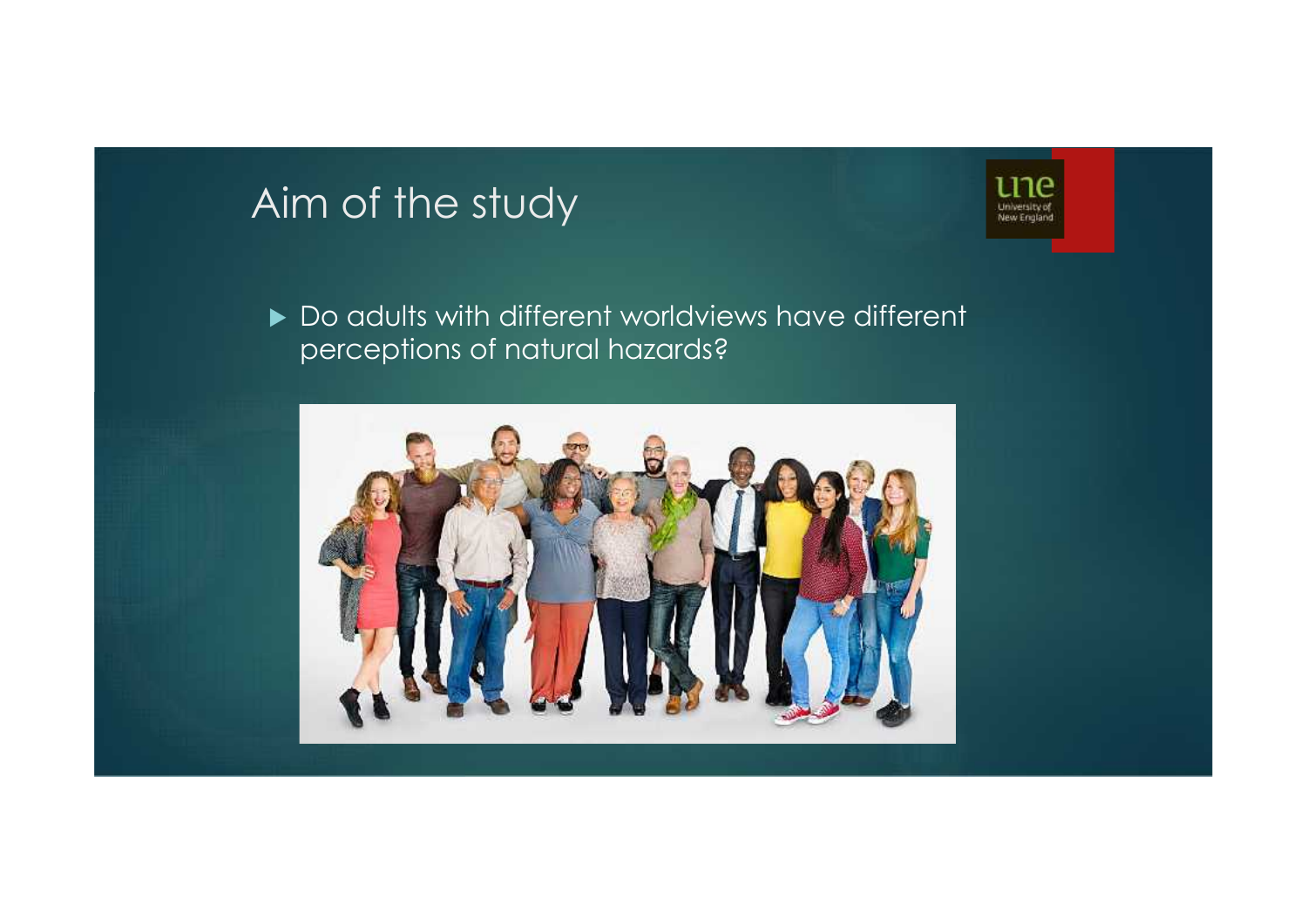

# Cultural worldviews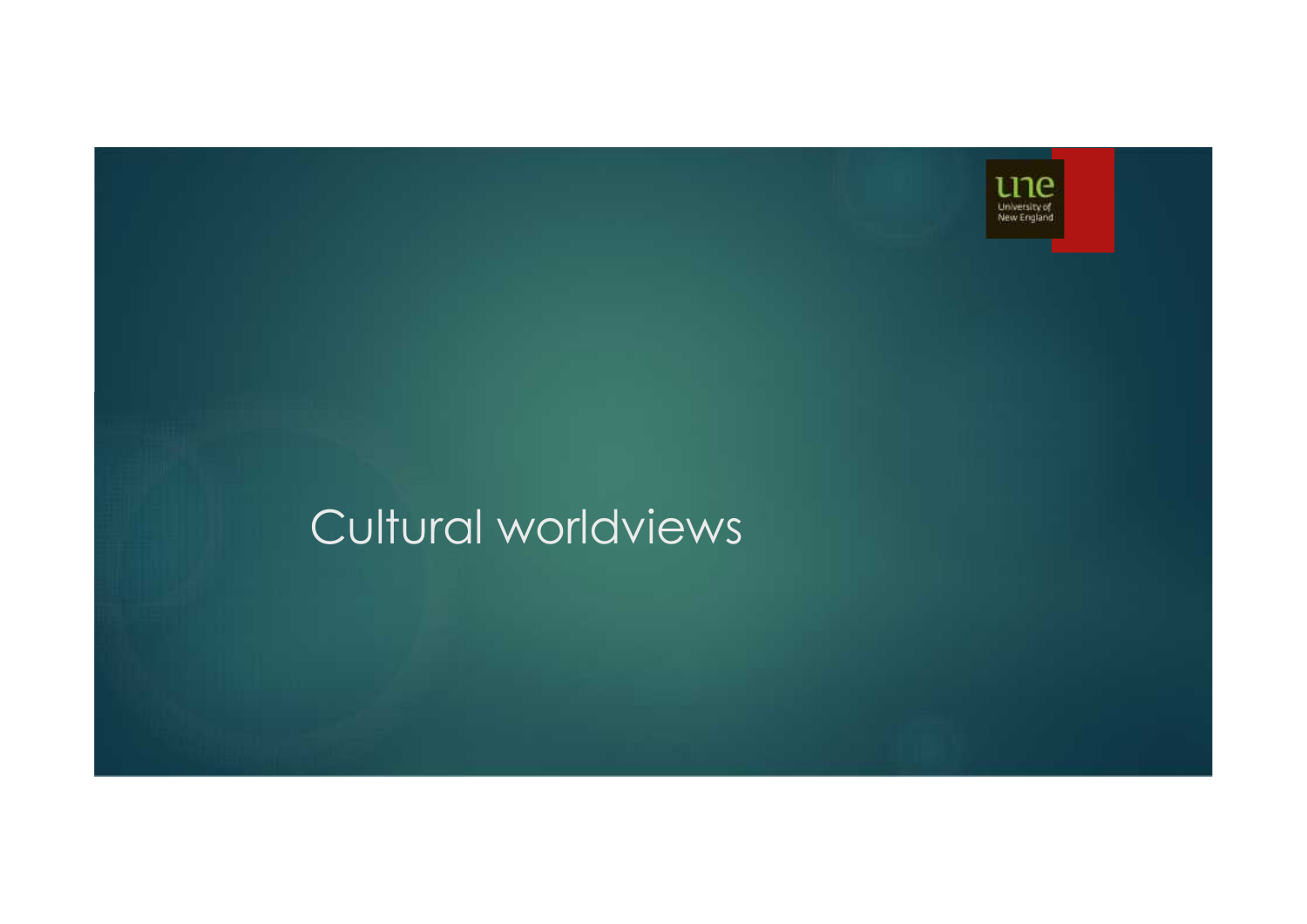### Survey - cultural worldviews

#### **Cultural cognition scale**

(Kahan, 2012) (30 items)

- The women's rights movement has gone too far (H)
- Our society would be better off if the distribution of wealth was more equal (E)
- The government should stop telling people how to live their lives (I)
- People should be able to rely on the government for help when they need it (C)

#### **The sample**

- 503 participants from NSW, recruited via a panel
- Stratified by city and regional postcodes and sex
	- ▶ 323 (64%) city postcodes
	- ▶ 180 (36%) regional postcodes
	- Females 302 (60%) Males 201 (40%)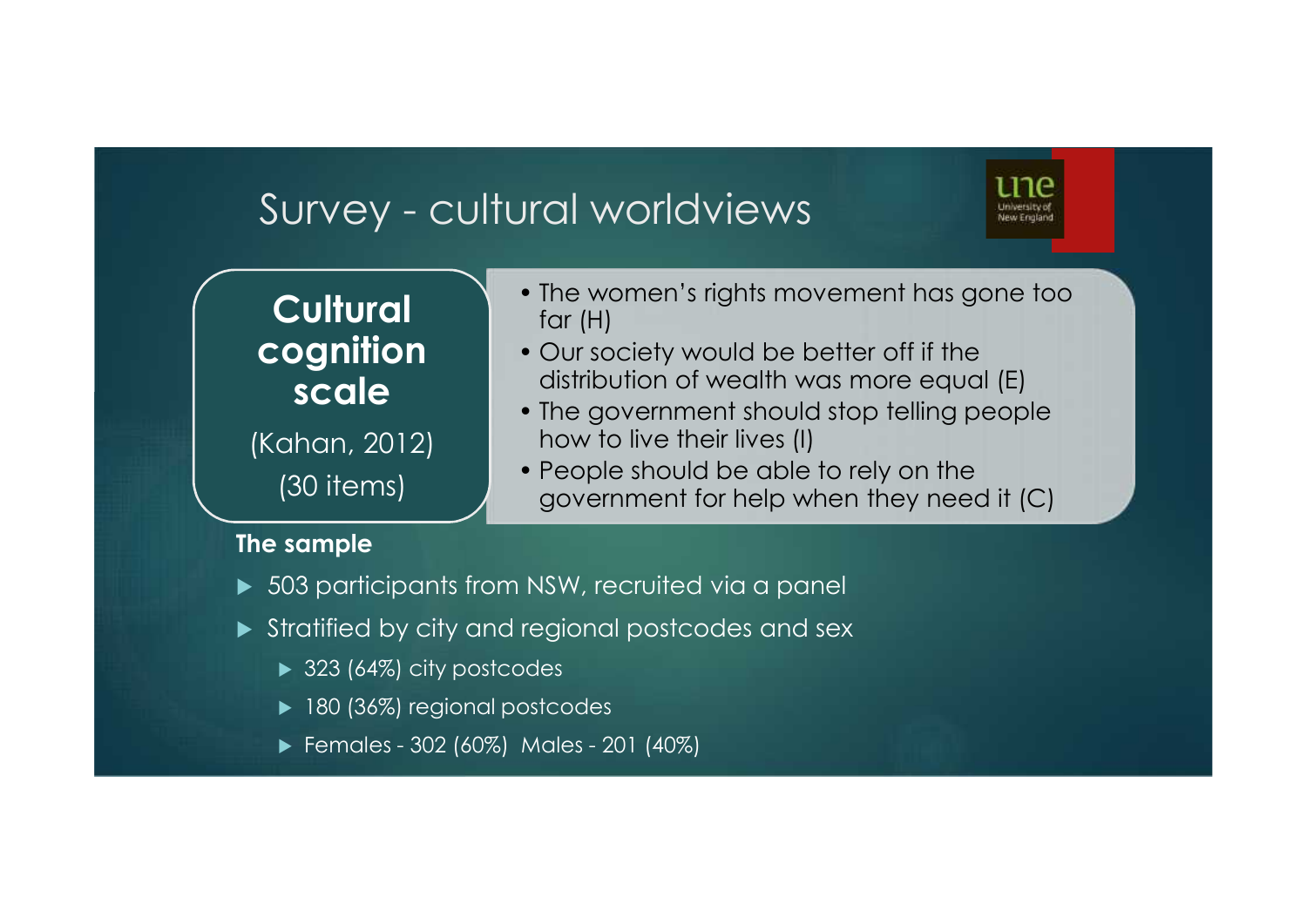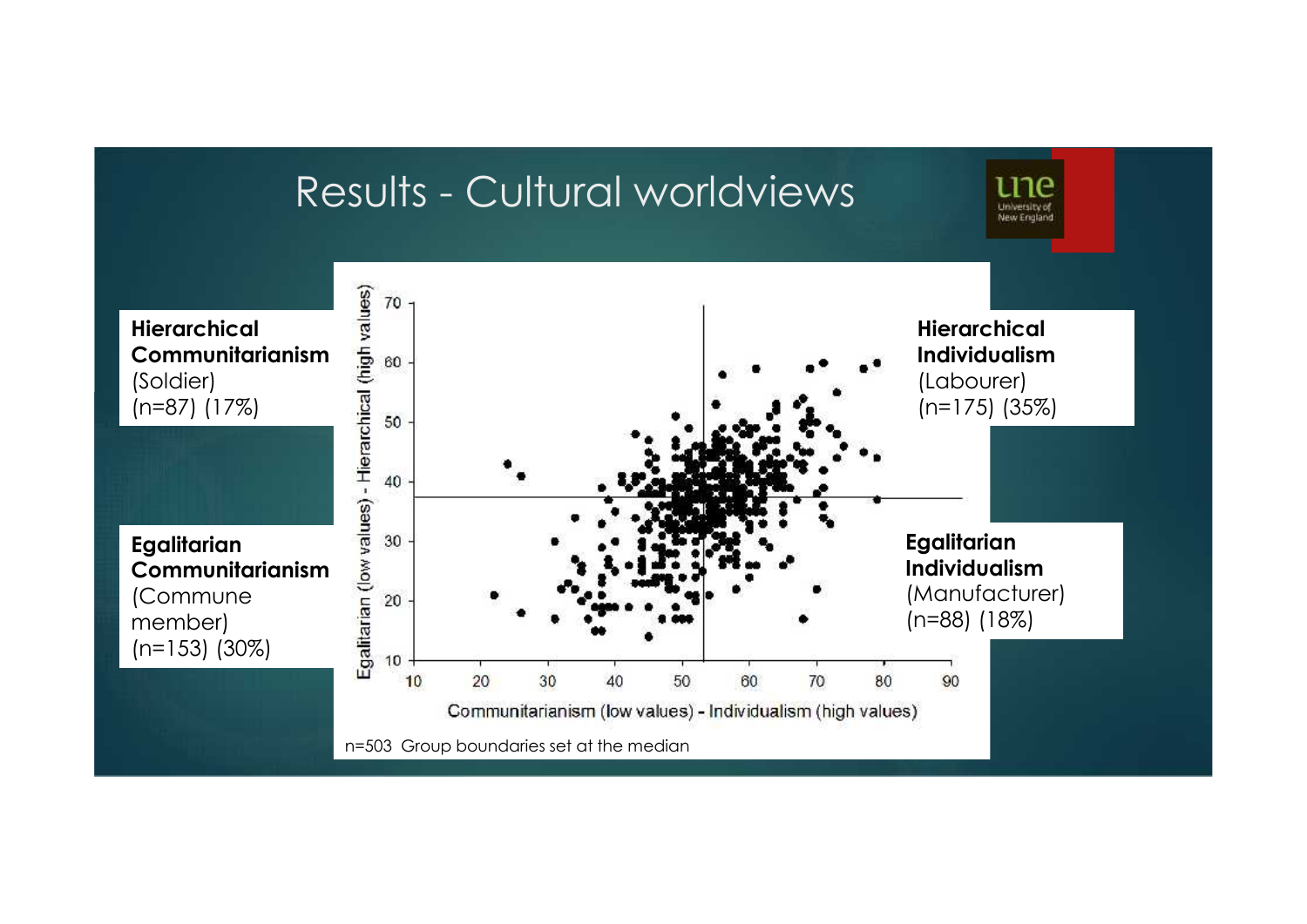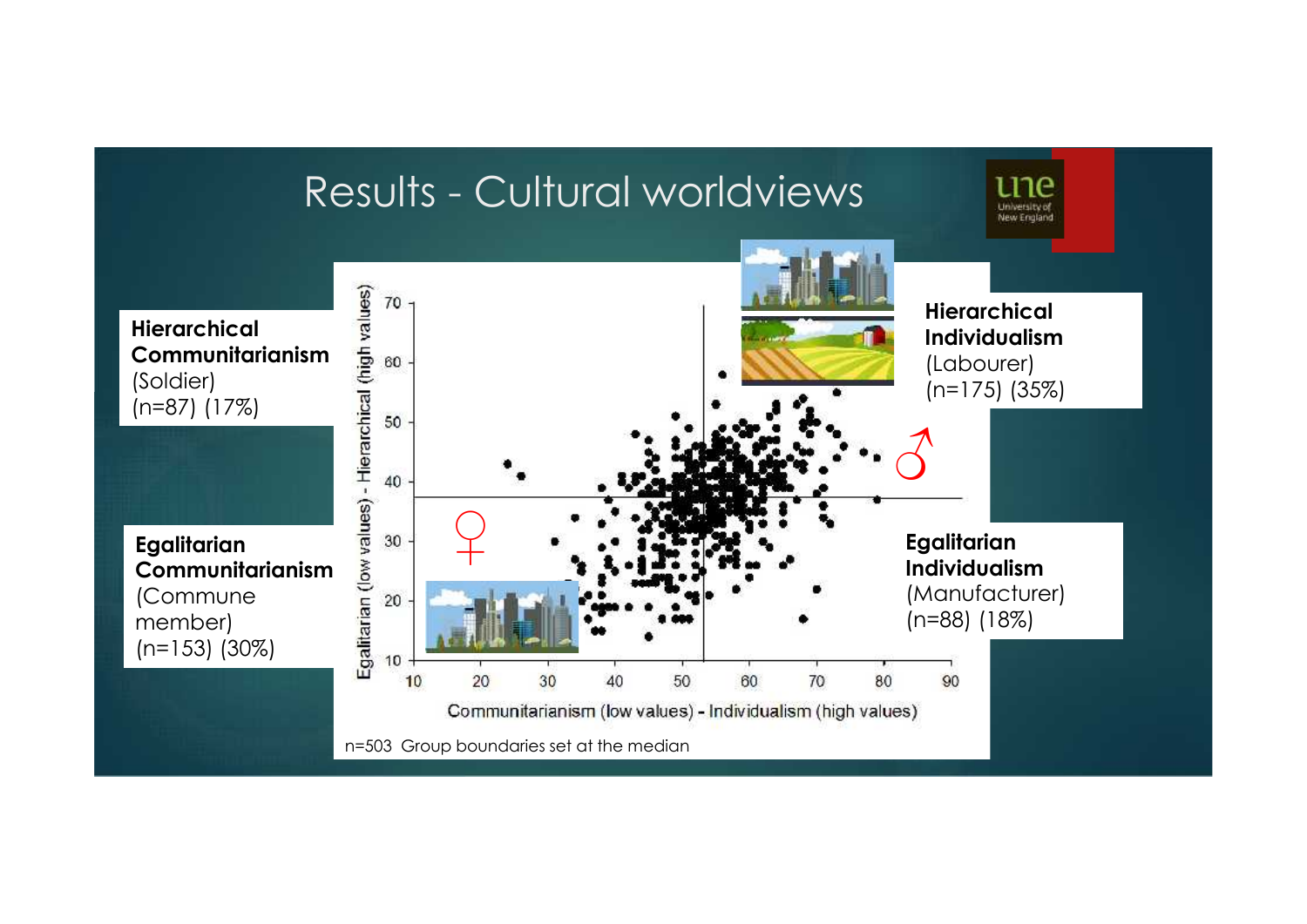

# Relationships between cultural worldviews and natural hazard risk perception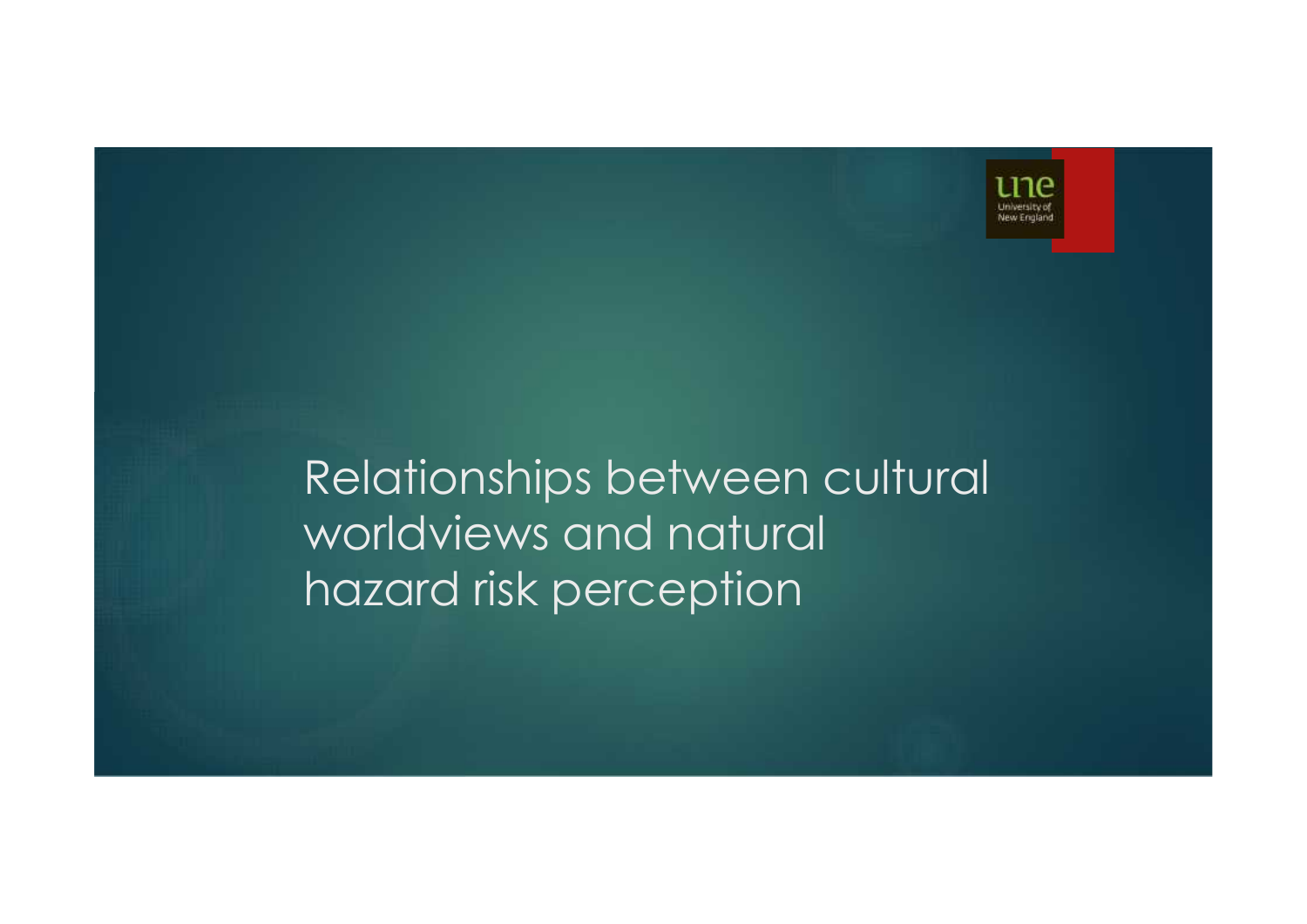#### Survey – natural hazard perception

• I'm worried that I might be killed or injured in a [bushfire] • People in Australia are more concerned about [bushfires] than they need to be **RISK** Perception of risk and loss (6 items) • If people die or have their homes destroyed in a [bushfire] that's their own fault because they chose to live there • I don't need to worry about preparing for a [bushfire] the emergency services will come and help if I get into difficulty **RESPONSIBILITY** Responsibility for hazard management (11 items) • [Bushfires] are a natural part of Australia's environment • There is nothing that can be done to minimize losses from [bushfire] in Australia **CONTROL** Perception of control (9 items) Bushfire Flood Storm Earthquake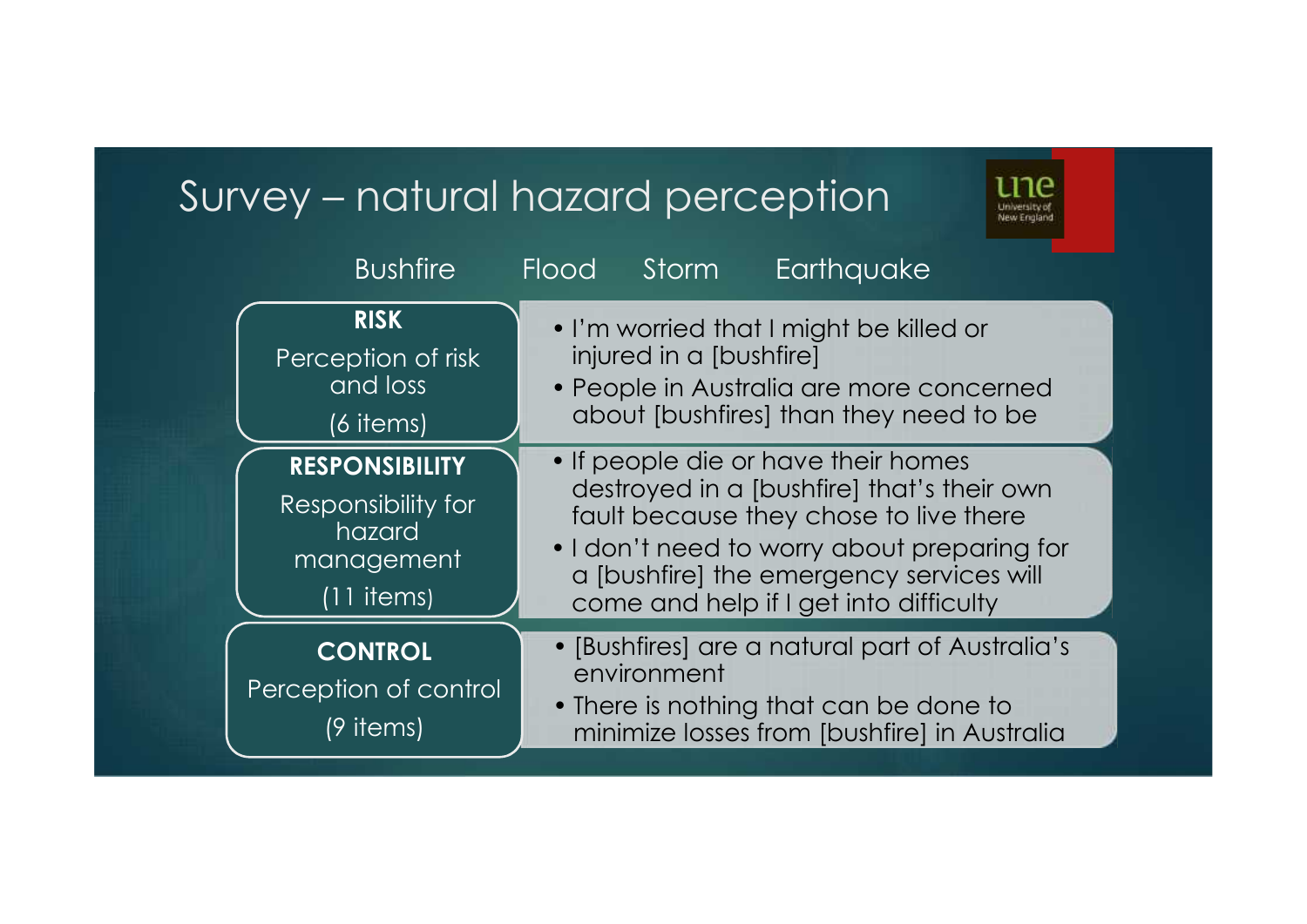#### Survey – natural hazard perception



| <b>Bushfire</b>                                                                   | Earthquake<br>Storm<br>Flood                                                                                                                                                                                                                                                             |
|-----------------------------------------------------------------------------------|------------------------------------------------------------------------------------------------------------------------------------------------------------------------------------------------------------------------------------------------------------------------------------------|
| <b>TRUST</b><br>Trust in sources of<br>natural hazard<br>information<br>(9 items) | • How much would you trust each of<br>the following to give you reliable<br>information about the risk that a<br>[bushfire] could occur in your area? -<br>Council, emergency services, family,<br>media, friends, myself, insurance<br>companies, scientists, government<br>departments |

#### **Analysis**

Relationships between cultural worldviews and perceptions of natural hazard risk, responsibility, control and trust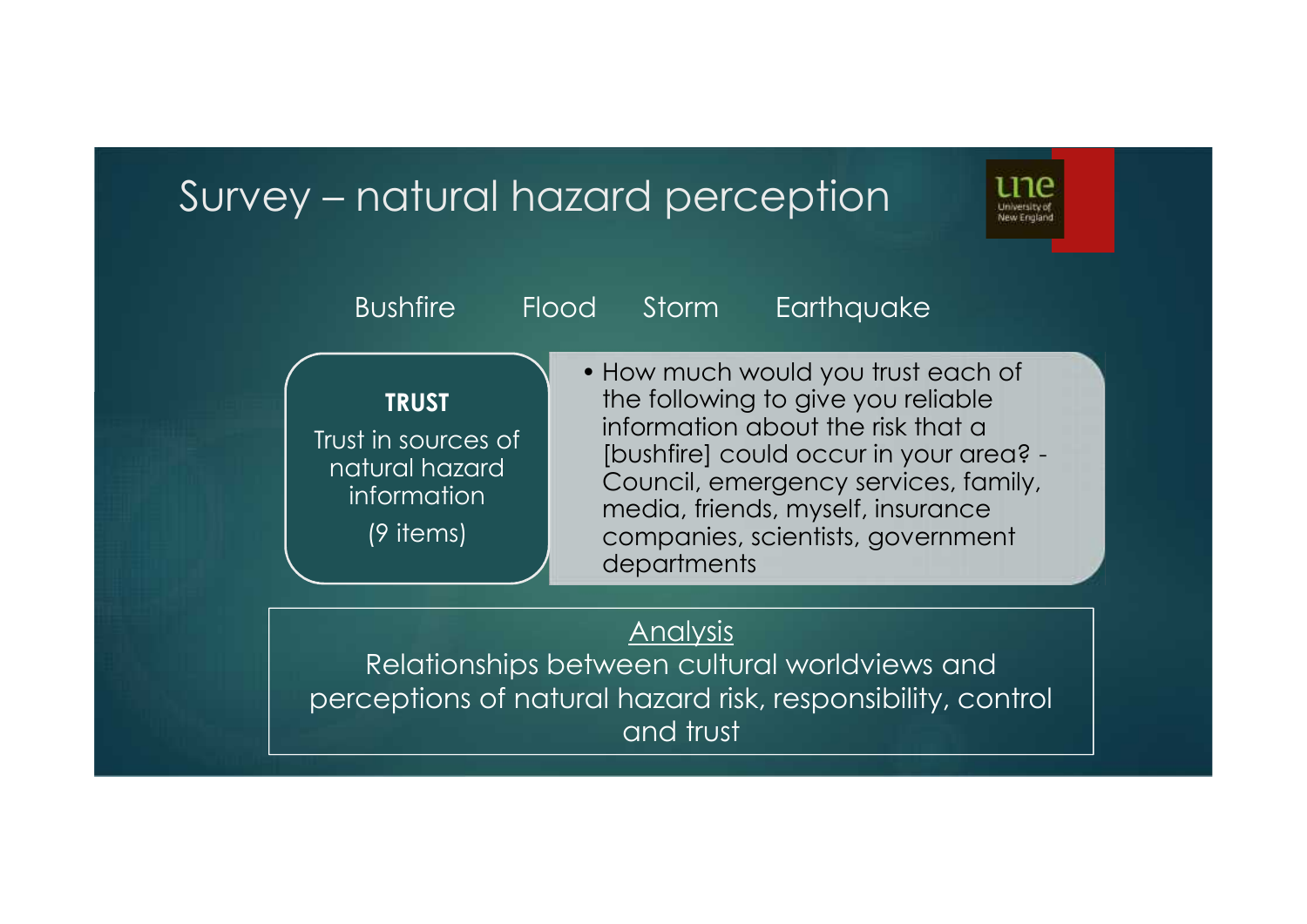# Differences between worldview groups



| <b>Item</b>                                                                      | <b>Bushfire</b> | <b>Flood</b> | <b>Storm</b> | <b>Earthquake</b> |
|----------------------------------------------------------------------------------|-----------------|--------------|--------------|-------------------|
| <b>RISK</b><br>(Perception of risk & loss)                                       | NS              | NS           | 0.031        | 0.009             |
| <b>RESPONSIBILITY</b><br>(Perceived responsibility)<br>for hazard<br>management) | 0.000           | 0.000        | 0.000        | 0.000             |
| <b>CONTROL</b><br>(Perception of control)                                        | 0.001           | 0.020        | 0.012        | 0.041             |
| <b>TRUST - PERSONAL</b><br><b>SOURCES</b>                                        | 0.022           | 0.041        | 0.044        | 0.039             |
| <b>TRUST - IMPERSONAL</b><br><b>SOURCES</b>                                      | 0.000           | 0.000        | 0.000        | 0.000             |
| Kruskal-Wallis non-parametric ANOVA significances<br>$NS = not significant$      |                 |              |              |                   |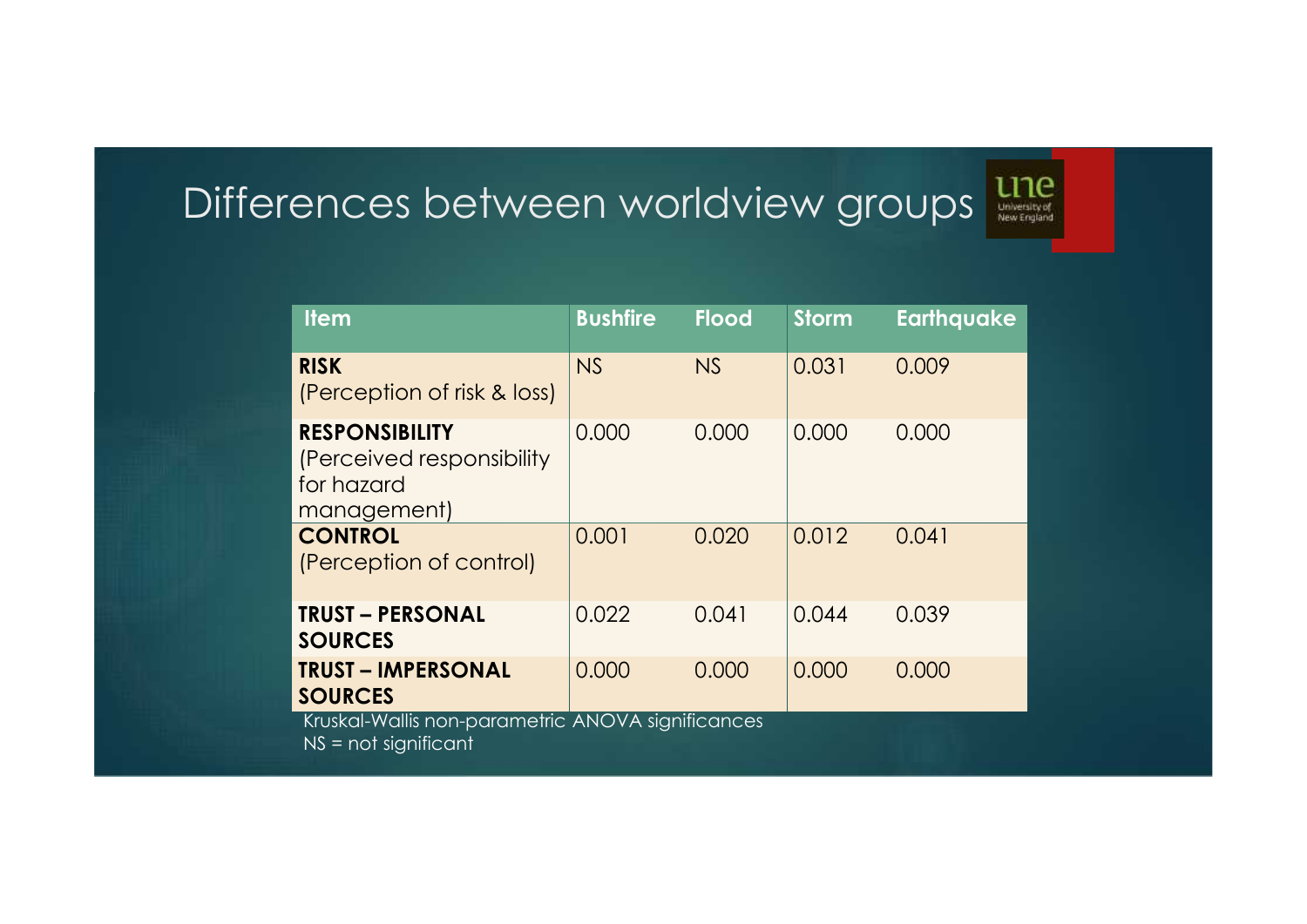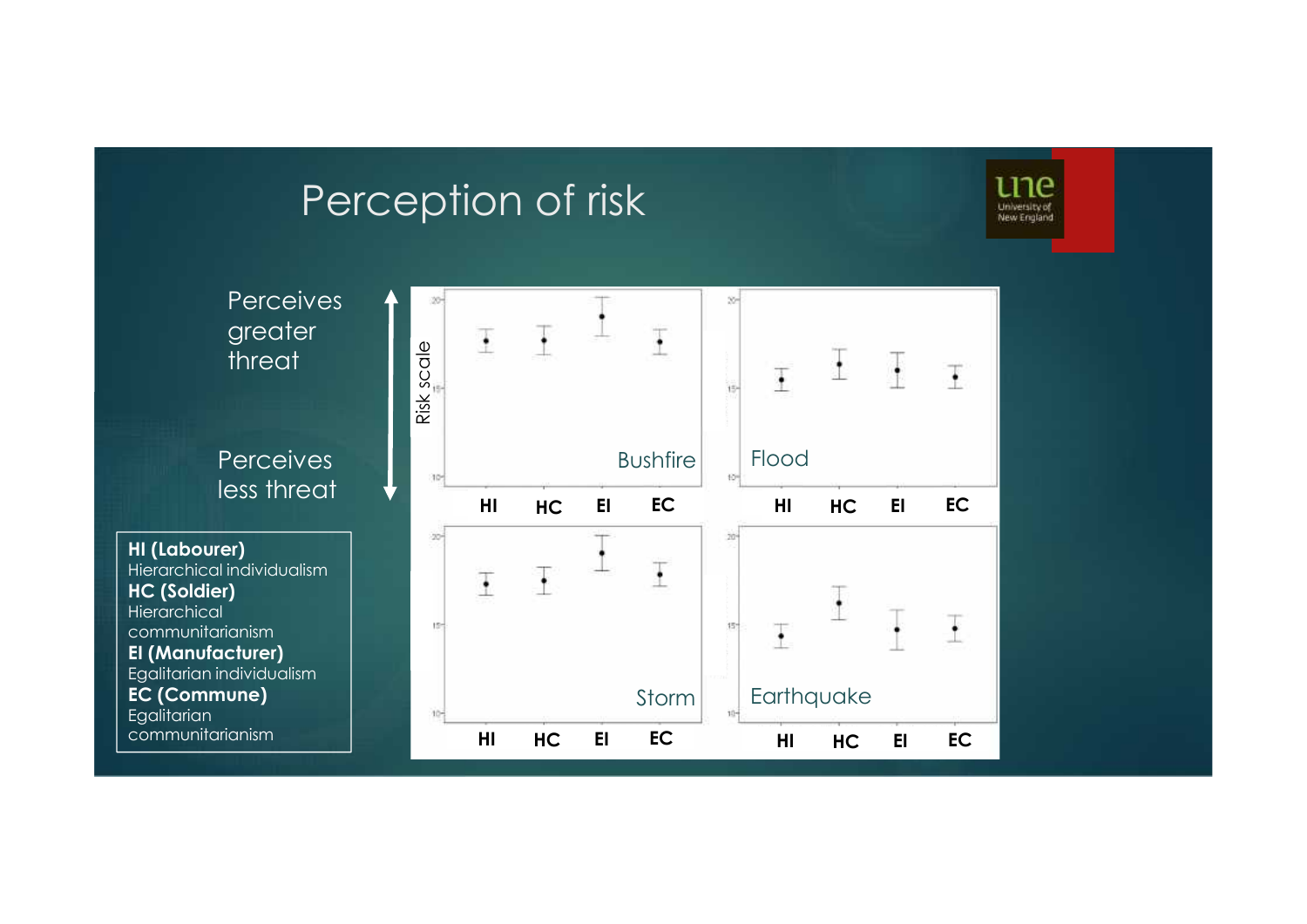# Perception of responsibility and the process of the second of  $\mathbf{C}$

**Perceives** greater self responsibility

**Perceives** responsibility lies with others

**HI (Labourer)** Hierarchical individualism **HC (Soldier) Hierarchical** communitarianism **EI (Manufacturer)** Egalitarian individualism **EC (Commune) Egalitarian** communitarianism

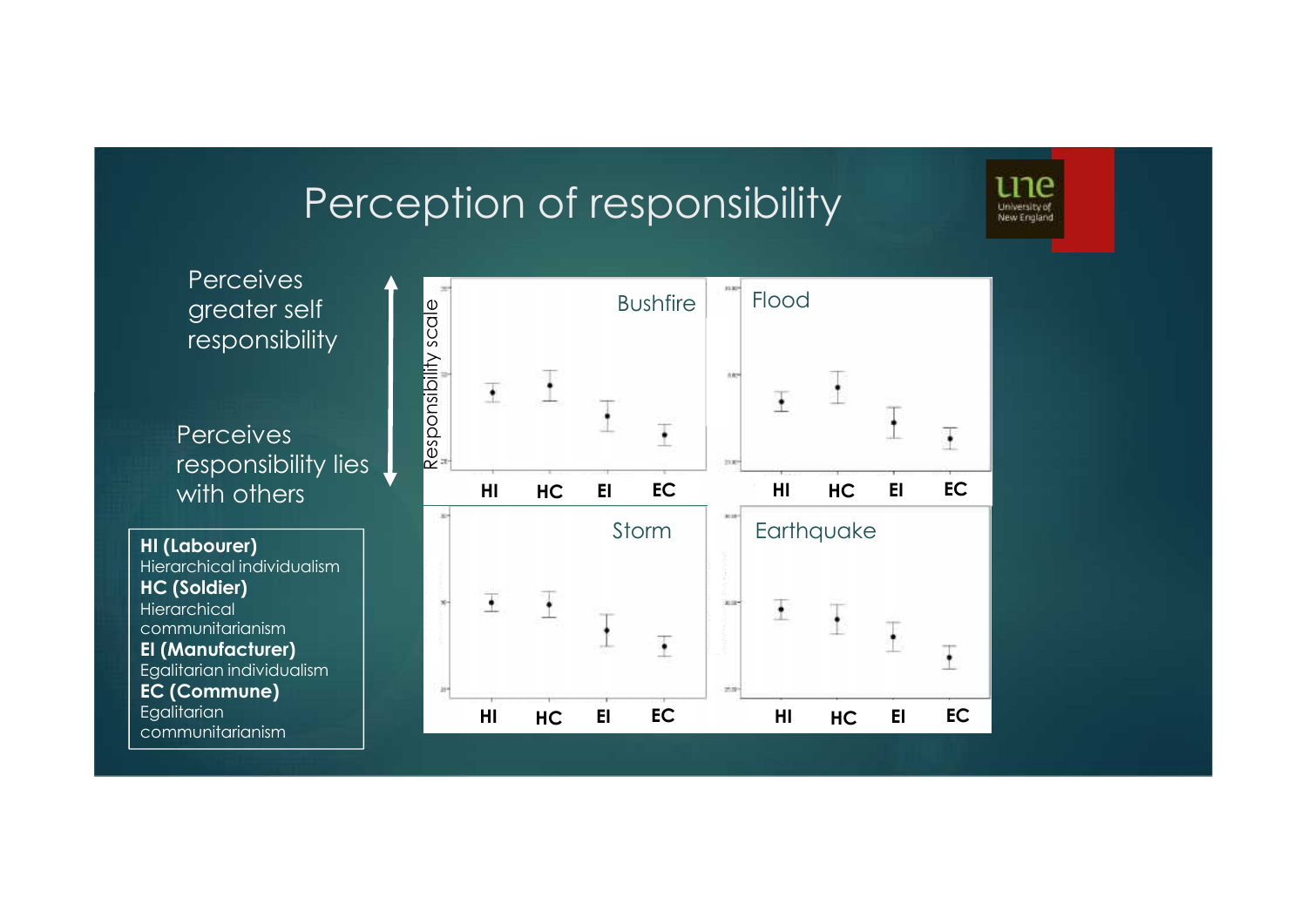# Perception of control

une University of<br>New England

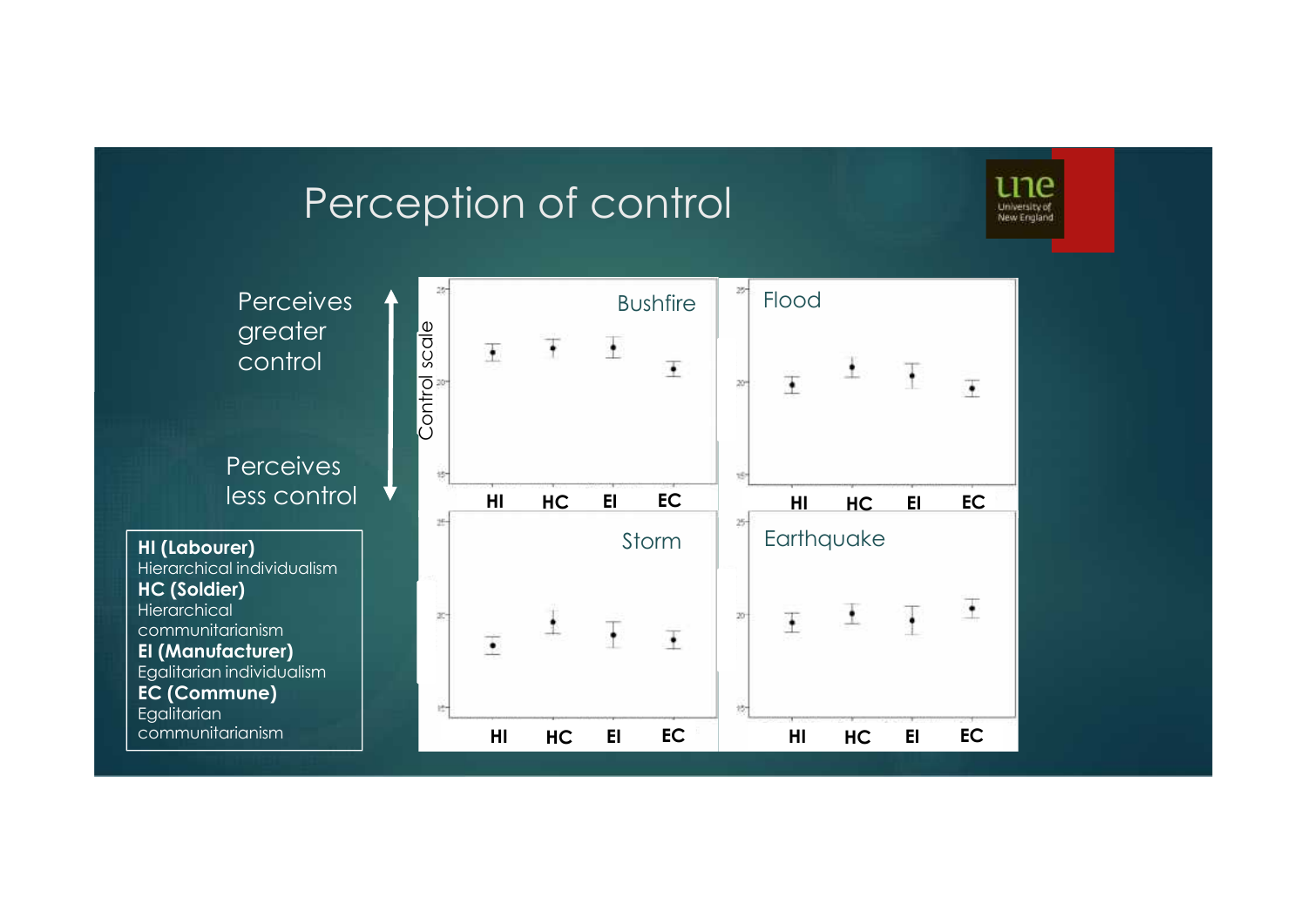## Perception of trust



EI had greater trust in personal information sources (family, friends, self, neighbours) than the other worldviews

EC had greater trust in impersonal information sources (emergency service organisations, scientists, government departments) **HI (Labourer)**

Hierarchical individualism **HC (Soldier) Hierarchical** communitarianism **EI (Manufacturer)** Egalitarian individualism **EC (Commune) Egalitarian** communitarianism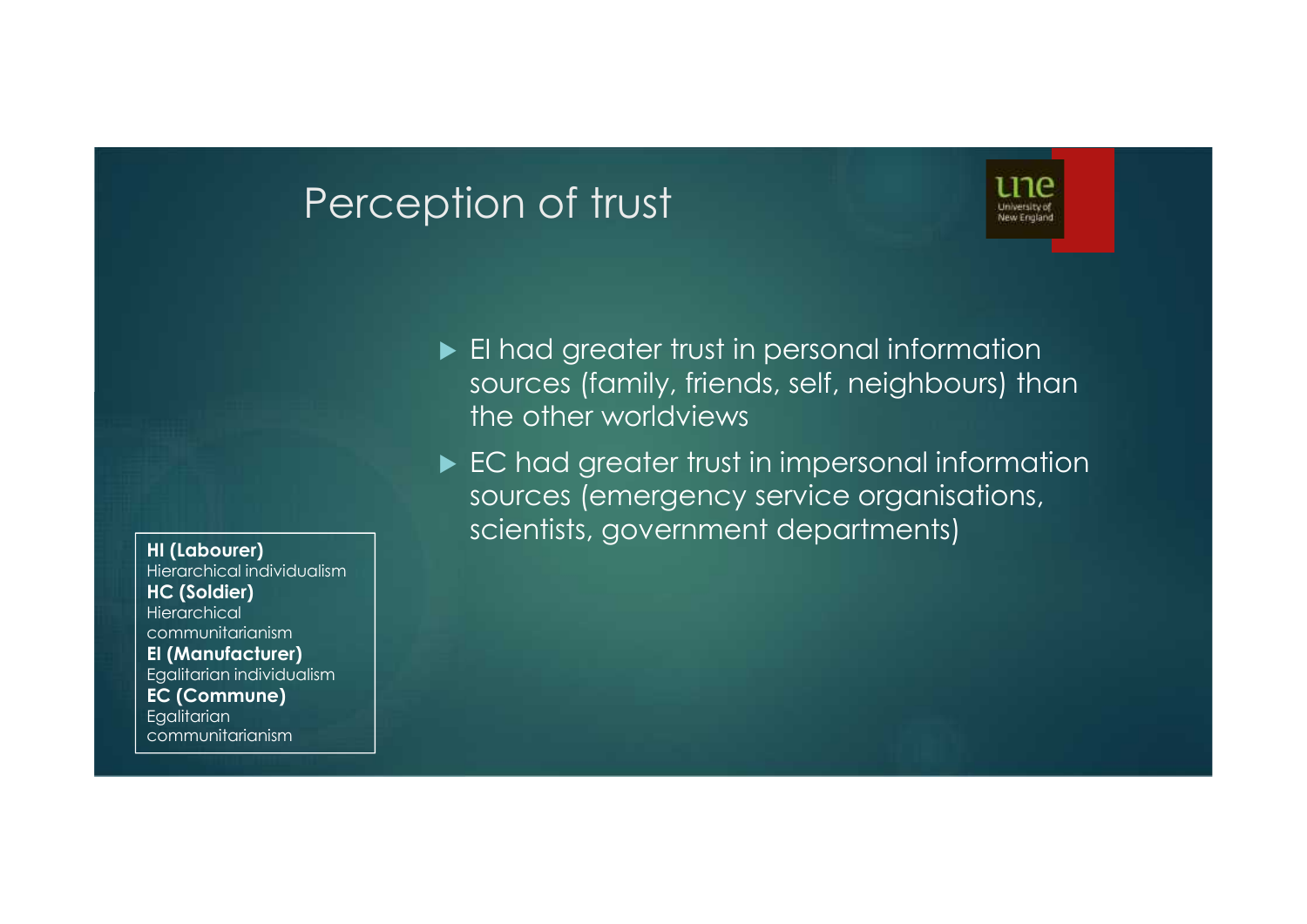# Risk perception and emergency management





 Attitudes towards natural hazards did differ among people with different worldviews